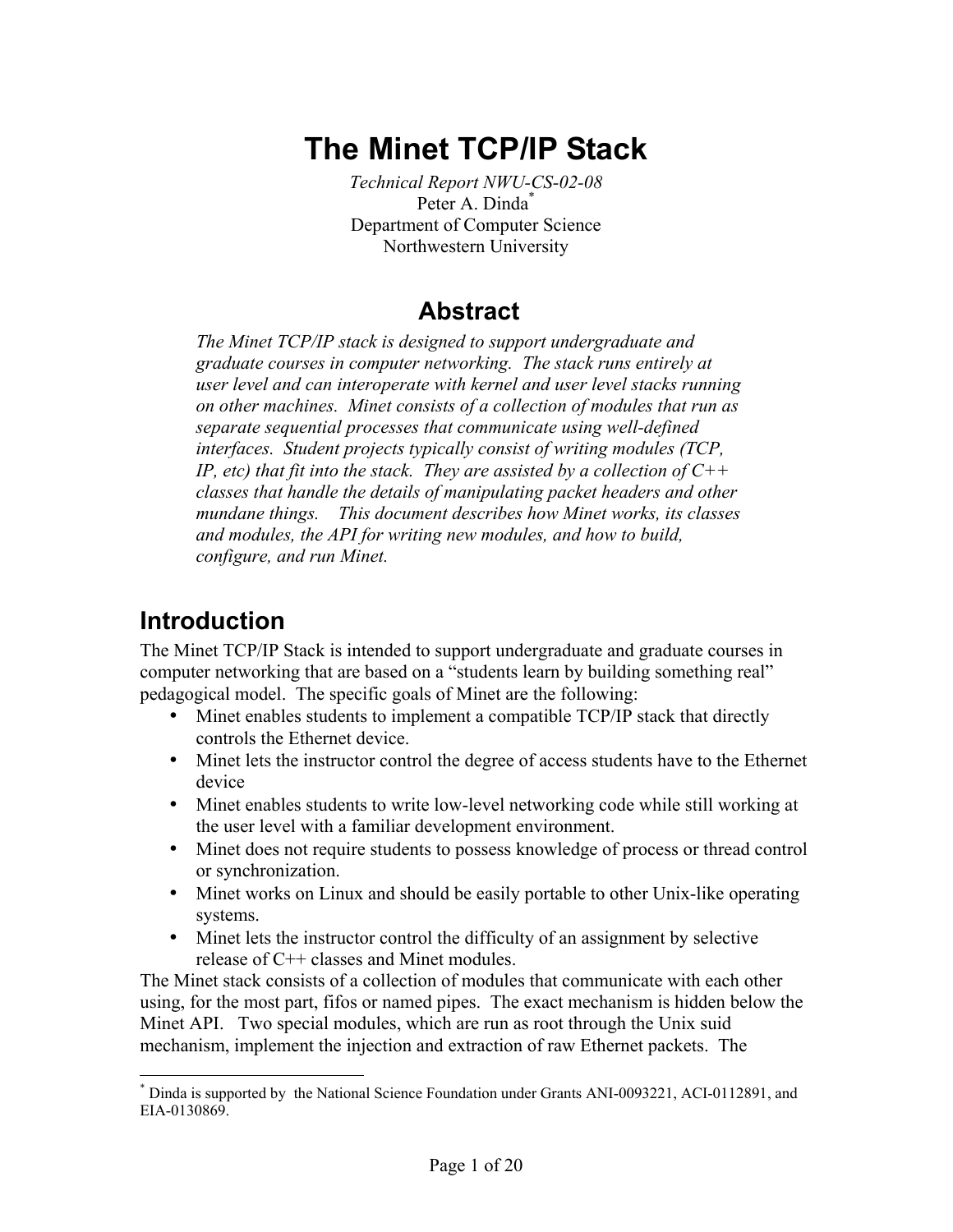instructor can modify these modules as necessary to control the packets that students can see. In addition, it is a good idea to use a switched Ethernet network to minimize resource conflicts. The primary developer of Minet is Peter A. Dinda at Northwestern University. In addition, the following people have made substantial contributions to Minet: Jason Skicewicz (TCP module), Ricky Chen (ICMP), David Zhao (Java GUI), Kevin Dill (Socket module), Budyanto Himawan (Initial work on IP routing support), Jason Moy (Initial work on TCP-based API and multicast reader/writer), and Matt Lineen (TCP-based API, multicast reader/writer, and Windows port).

Currently, Minet is not publicly released, but a snapshot is available from Peter A. Dinda. Contact pdinda@cs.northwestern.edu.

# **Minet Hardware and Software Requirements**

The following hardware is needed to use Minet:

- Intel PC capable of running Linux (ideally at least two such PCs)
- Ethernet card supported by Linux
- Hub or switch (for more than one machine)

The following software is needed to use Minet. Other versions may work as well.

- Red Hat Linux 6.2 (The default kernel will work. If you build your own, be sure to include packet sockets and Berkeley packet filters)
- GCC 2.95.2 19991024 release including STL
- Gnu Make 3.78.1
- $\bullet$  libpcap 0.4-19
- $\bullet$  libnet 1.0.1-b

Minet includes a optional java-based gui, which requires a recent Java2 SDK to compile.

# **Minet Extensions**

We continue to expand Minet in different ways. Soon we will include a version of the "Virtual Ethernet Device" (described below) which operates on top of an IP multicast channel instead of on top of an actual raw Ethernet device. This will permit Minet to be run without any special permissions. We will also soon include support to run Minet on top of cygwin on Microsoft Windows platforms. Finally, the GUI is being improved.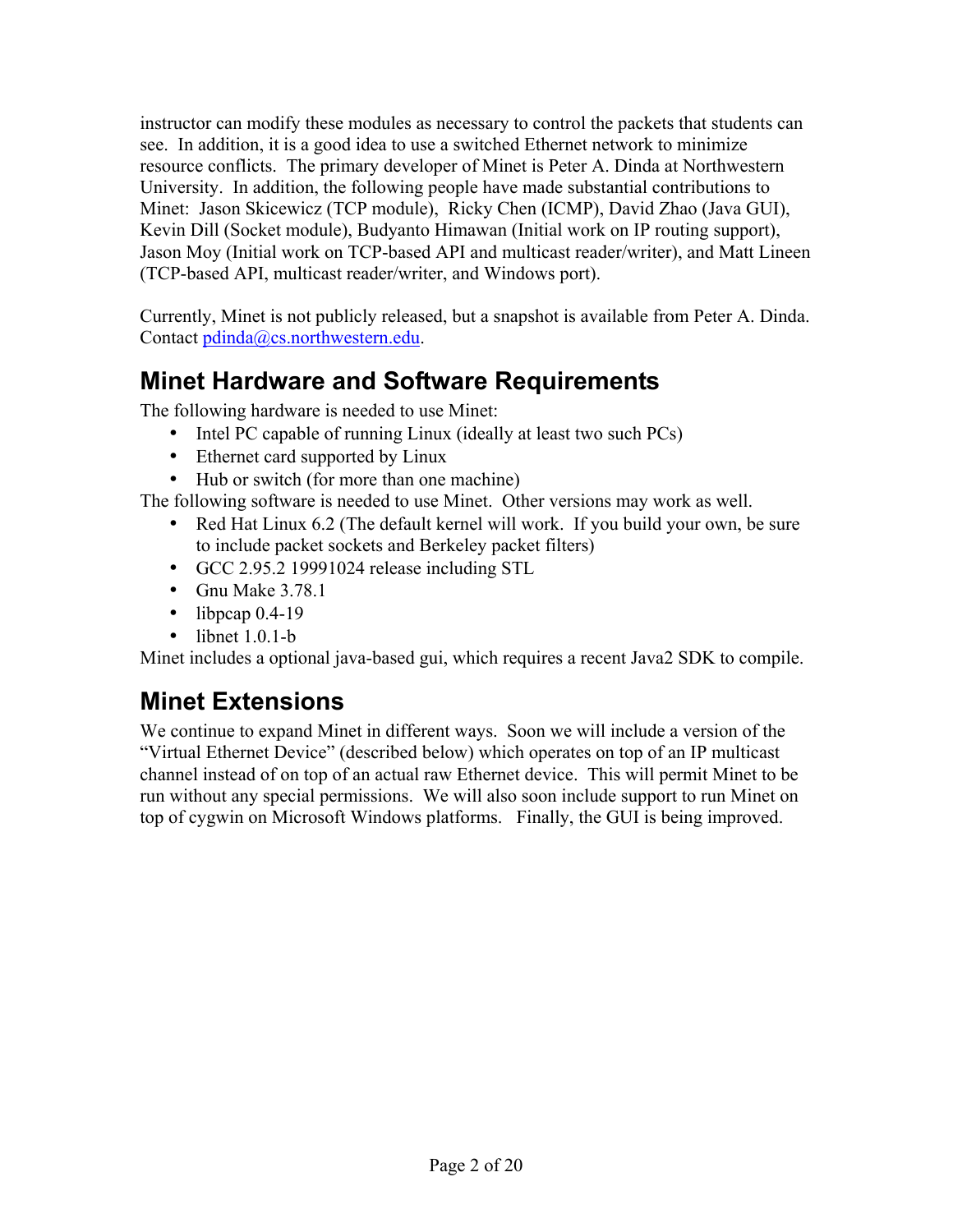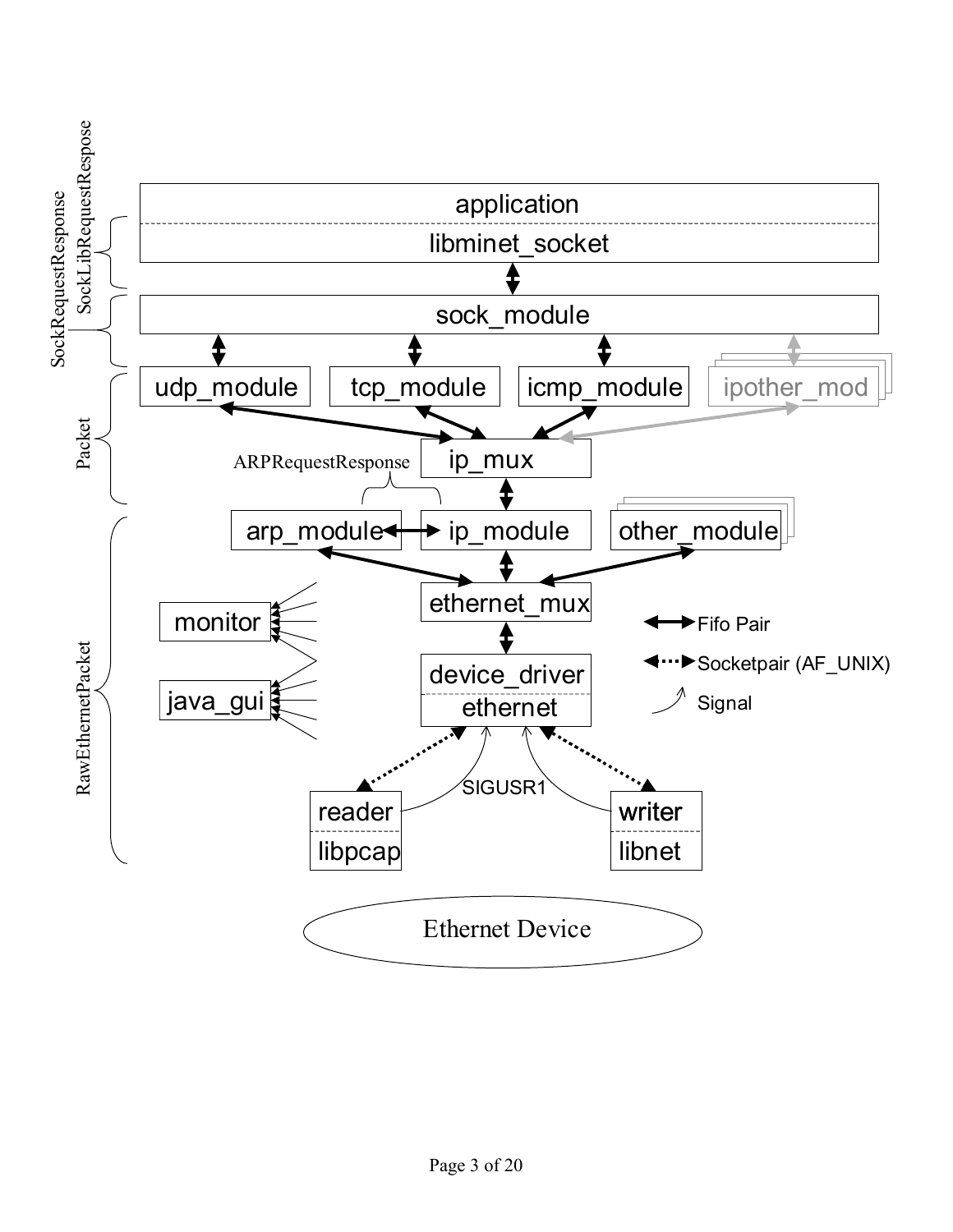# **Description of the Minet Stack**

The preceding page illustrates the standard Minet configuration as of the date of this writing. Minet consists of modules (the labeled boxes), which are separate executables. These modules communicate using paired fifos (heavy bi-directional arrows). A future version may communicate using other mechanisms. The details of inter-module communication are hidden under a special API. The parts of the figure that are in gray are modules that have not yet been completed and are not necessary for basic TCP/IP functionality. A dashed line within a module represents a division between a library and user code. This description is divided into four pieces. First, we describe the data types that Minet provides. Second, we'll describe the Minet API. Third, we describe the modules, which are implemented using these data types and the API. Finally, we describe the interfaces between these modules, including the monitoring functionality.

# *Data Types*

Minet provides a number of data types to simplify development. This section describes the most significant and often used of these. Generally, Minet data types are "serializable" – they support the methods Serialize and Unserialize, which simplify writing them onto a file descriptor or reading them from a file descriptor.

#### **Buffer and TaggedBuffer<T>**

The Buffer class provides the basic data buffering mechanism. A TaggedBuffer is simply a Buffer with an associated tag of type T. A buffer is based on an STL crope, which is a string class that is optimized for rapid and easy editing.

#### **EthernetConfig**

An EthernetConfig is used to initialize the virtual Ethernet device. It consists of a device number, flags, and a pointer to the interrupt service routine that the virtual device will trap to.

#### **EthernetAddr**

This provides a convenient representation of and tools for manipulating 6 byte Ethernet addresses.

#### **RawEthernetPacket**

The RawEthernetPacket class is the basic message type for the lower levels of the stack. As the name indicates, it represents a raw Ethernet packet. Like the other message classes in Minet, it provides serialization methods to make instances easy to communicate. RawEthernetPacket::Serialize(const int fd) const writes the packet to a file descriptor, while RawEthernetPacket::Unserialize(const int fd ) reads the packet from a file descriptor.

#### **RawEthernetPacketBuffer**

This class implements a buffer (or queue) of RawEthernetPackets. This is deprecated.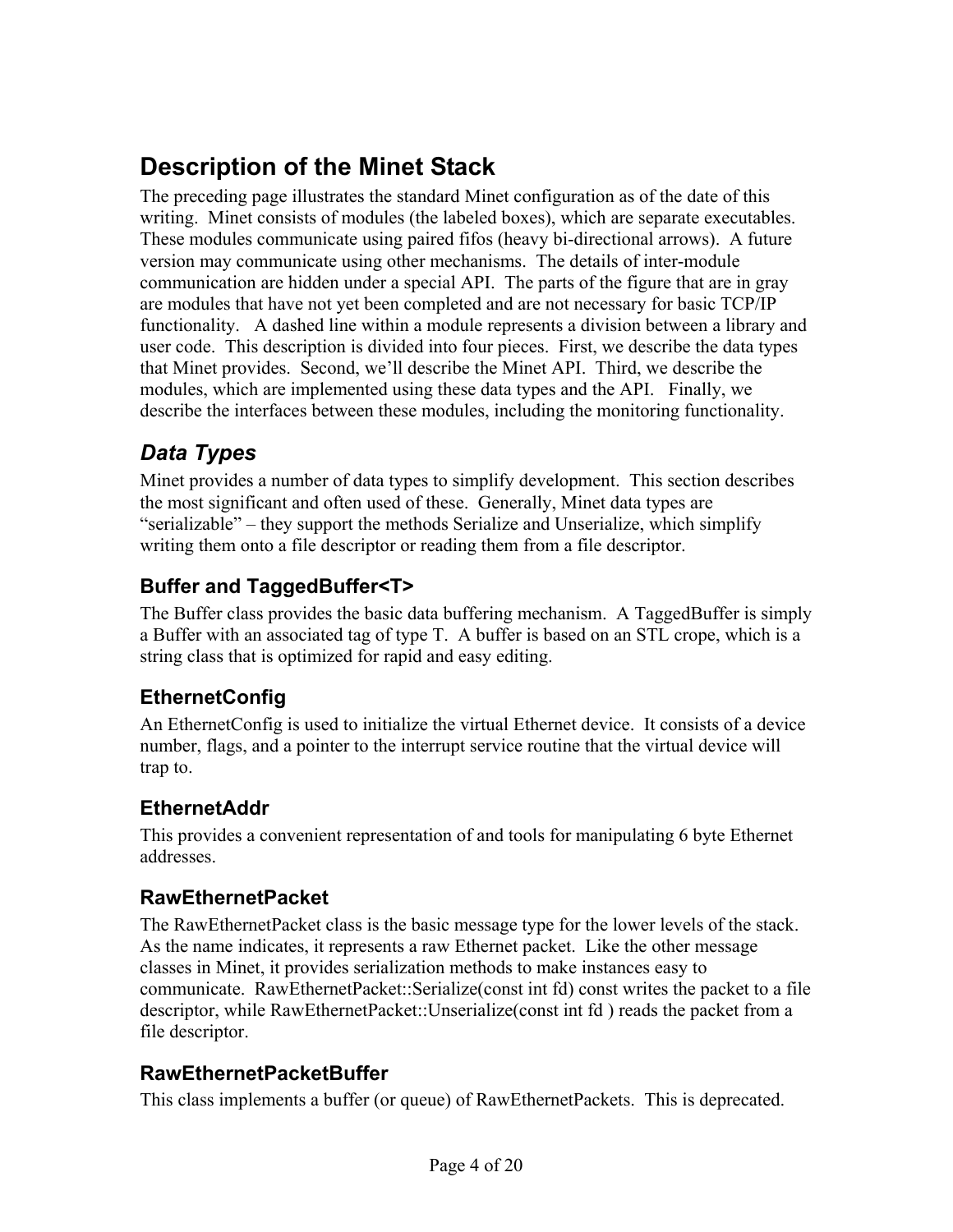#### **Header and Trailer**

These classes implement packet headers and trailers. They are TaggedBuffers, where the tag represents the type of the header or trailer. Header types include: EthernetHeader, ARPHeader, IPHeader, UDPHeader, and TCPHeader. The only Trailer type is EthernetTrailer. Header and Trailer and their subclasses are carefully designed so that a general Header can be downcast to specific form of header. For example, a Header can be cast to an IPHeader. The representation of IPHeader (a TaggedBuffer) is identical to that of a Header, but it provides tools for conveniently manipulating the raw data of the header.

#### **EthernetHeader and EthernetTrailer**

These classes are convenient tools for manipulating Ethernet headers and trailers.

#### **Packet**

The Packet class is used to represent all packets except RawEthernetPackets. A Packet consists of a list of packet Headers, a Buffer that represents the payload of the packet, and a list of packet Trailers. The Packet class includes methods for extracting portions of the payload to create new headers and trailers. Packets can easily be constructed from RawEthernetPackets, but the converse is not the case since a Packet may be much larger than a RawEthernetPacket. However, it is possible to extract raw data from the headers, payload, and trailers of a Packet.

#### **PacketQueue**

This class implements a queue of Packets. This is deprecated.

#### **ARPPacket**

The ARPPacket is a subclass of Packet that interprets the payload as an ARP packet. It provides an example of how to build functionality on top of Packet through subclassing. It is important to note, however, that extend functionality in this manner. Code may also operate on Packets directly, interpreting them based on what headers and trailers are available, cast as appropriate.

#### **ARPRequestResponse**

This class represents the request or response for a mapping of IP address to Ethernet address. Generally, these are exchanged only between ip module and arp module.

#### **ARPCache**

This class maps from Ethernet addresses to IP addresses.b

#### **IPAddress**

The IPAddress class is a wrapper around a 32 bit Ipv4 address that provides convenient functionality.

#### **IPOptions**

The IPOptions class wraps the raw data of the options that may appear in an Ipv4 Header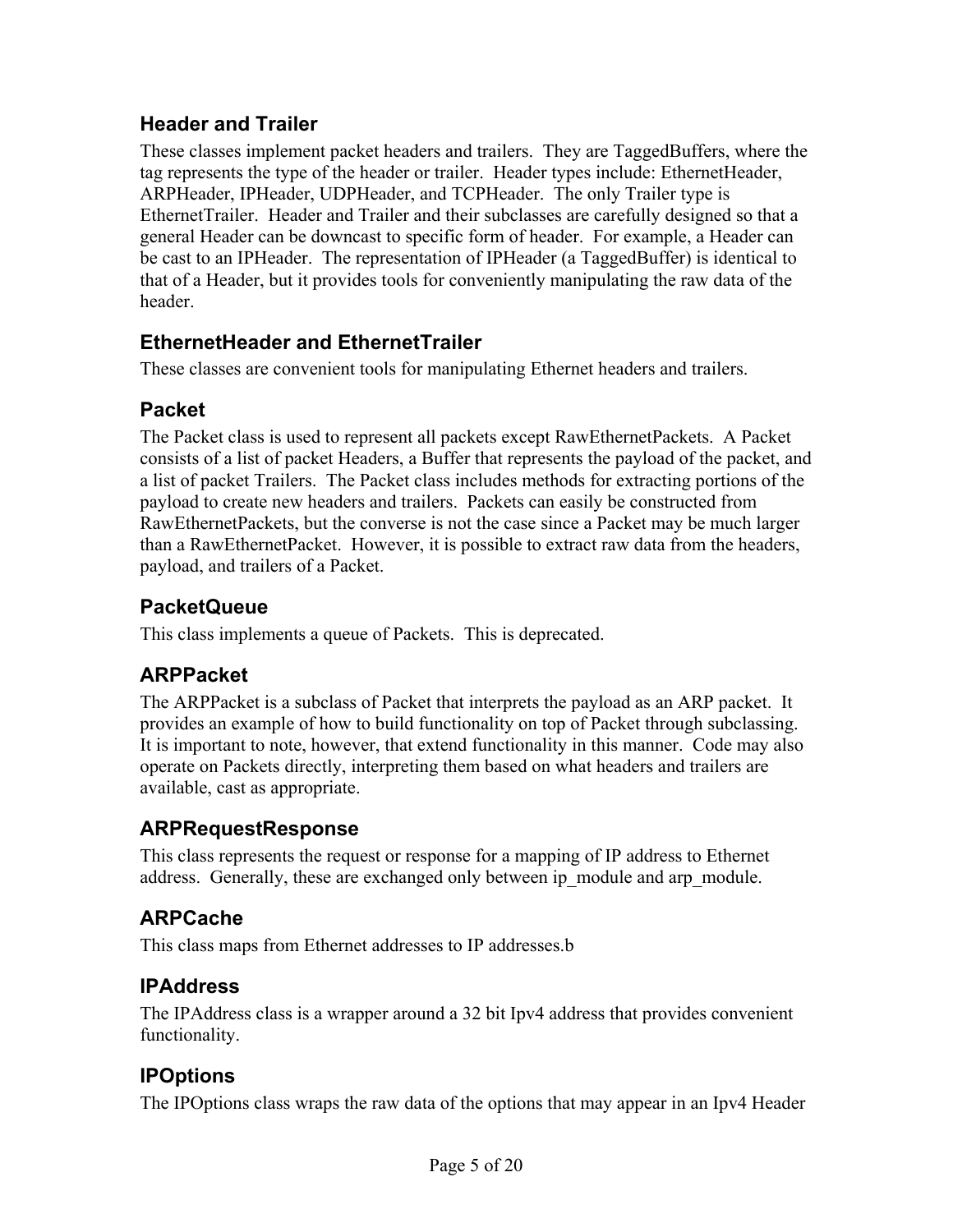#### **IPHeader**

An IPHeader provides convenient access to the fields of an IPv4 header, doing the necessary bit-twiddling behind the scenes. Checksums are automatically recomputed as fields change.

#### **ICMPHeader**

An ICMPHeader wraps the raw data of an ICMP header in a convenient abstraction.

#### **ICMPPacket**

This is basically a packet that has been specialized for the ICMP case. It provides a very convenient way to create an ICMP packet anywhere in Minet, to respond to an error condition, for example.

#### **UDPHeader**

A UDPHeader wraps the raw data of a UDP header in a convenient abstraction. It deals with the bit twiddling necessary to play with the fields of a UDPHeader.

#### **TCPOption**

This class contains the options fields of a TCP header.

#### **TCPHeader**

This class wraps the raw data of a TCP header in a convenient abstraction, making it easy to manipulate the fields of the header.

#### **Connection**

A Connection is a 5-tuple consisting of the source host and port, the destination host and port, and a protocol. The Sock module uses Connections to identify particular flows of data to lower level modules. Connections are used for this purpose even for connectionless protocols such as UDP.

#### **SockRequestResponse**

This class represents requests and responses that flow both ways between sock\_module and the modules immediately below it

#### **SockLibRequestResponse**

This class is used for communicating between sock module and the libminet socket.a stubs that the application uses. For example, when the application makes a minet read call, libminet socket.a translates this into a SockLibRequestResponse and sends it to sock module.

## *Minet API*

Each Minet module uses the Minet API to identify itself, connect to other modules, and to run. Once a module is running, it is a simple sequential event loop.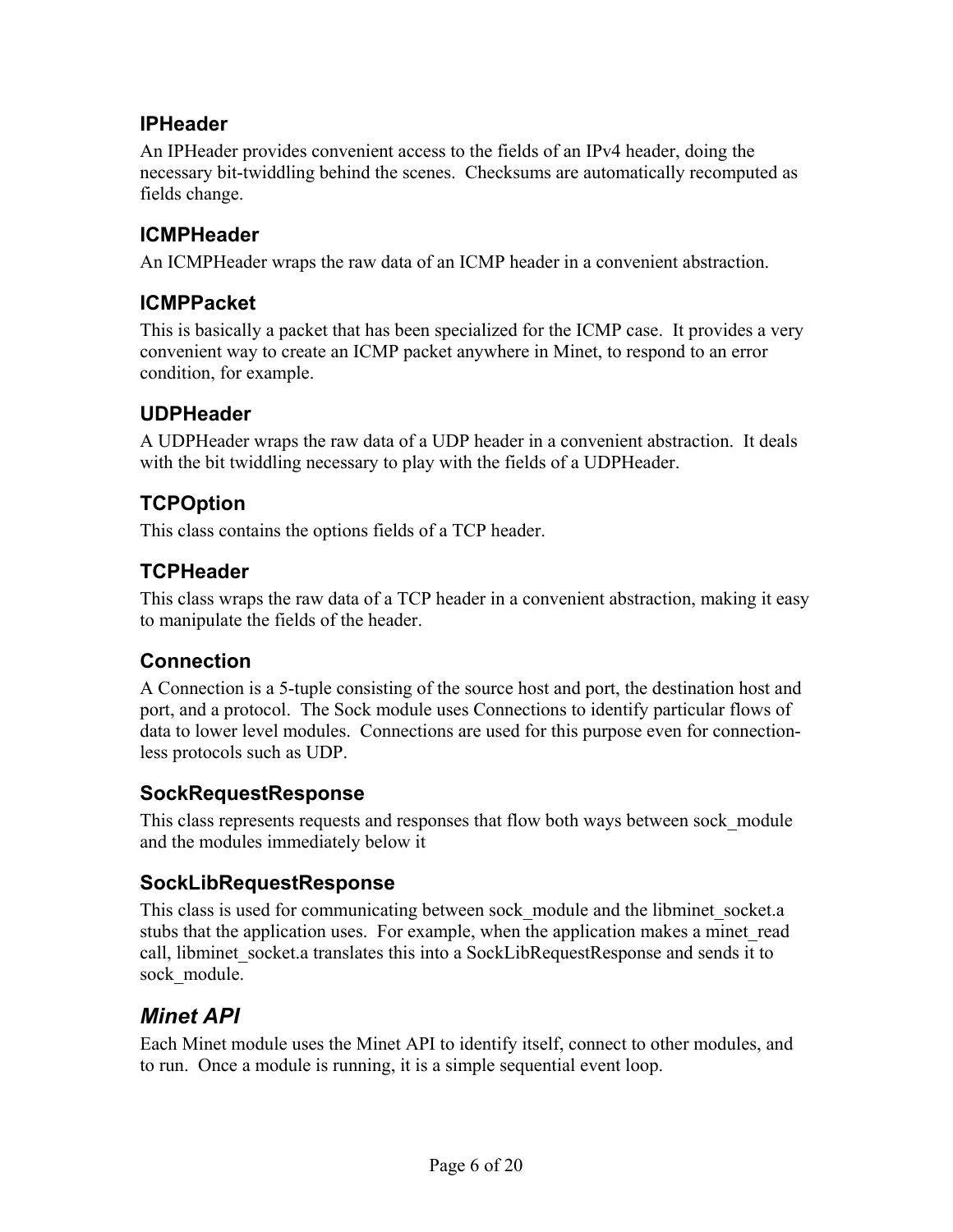#### **MinetModule**

This is a enum of the different kinds of Minet modules that are possible. Only one instance of each type of module is allowed in the run-time configuration.

#### **MinetHandle**

This is a handle to a communication channel to another module. MINET\_NOHANDLE is a special handle that indicates the non-existent channel.

#### **MinetDataType**

This is an enum of the different kinds of messages modules can send and receive.

#### **MinetEvent**

This class is for the events that the Minet API delivers to a module. An event consists of a type (DataFlow, Exception, Timeout, and Error), a direction (IN, OUT, INOUT, NONE) for a DataFlow event, a MinetHandle to a communication channel, an error code for Exceptions, and the seconds over the time in the event of a TimeOut.

#### **MinetException**

Generic C++ exception class for throwing Minet errors. Printable.

# **MinetOpType**

Enum of the different MinetAPI calls.

#### **MinetMonitoringEventDescription**

Describes a monitoring event: timestamp, source/destination modules, sending module, type of data, and operation type.

## **MinetMonitoringEvent**

Generic string-based monitoring event, mostly for programmer use.

#### **int MinetInit(const MinetModule &)**

This Initializes Minet and identifies what kind of module this is.

## **int MinetDeinit()**

This shuts down the module.

## **bool MinetIsModuleInConfig(const MinetModule &mod)**

This checks to see if the specified module is a part of the run-time config.

#### **bool MinetIsModuleMonitored(const MinetModule &mod)**

This checks to see if the specified module will be monitored.

## **MinetHandle MinetConnect(const MinetModule &mod)**

Ths connects this module to the specificed module.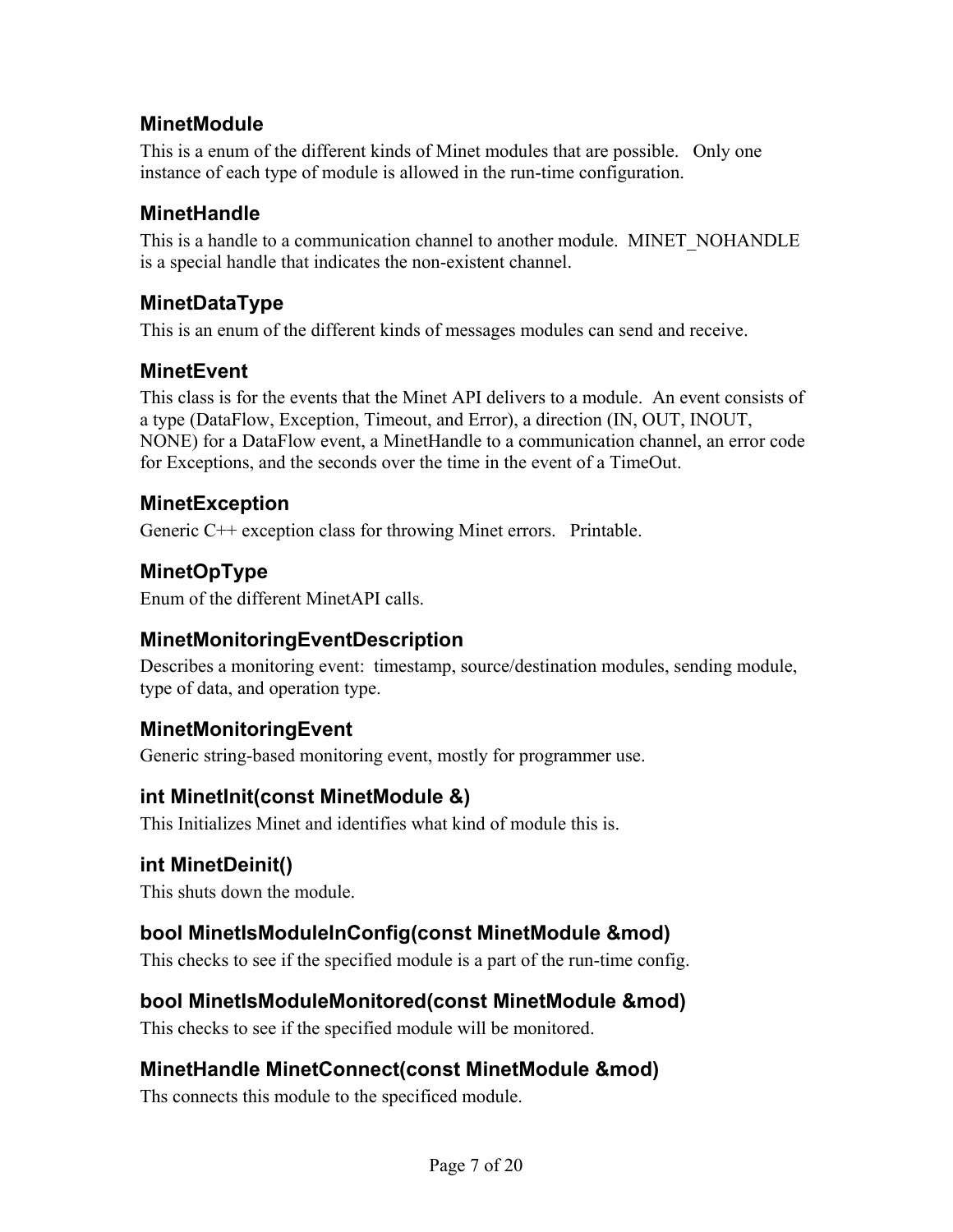#### **MinetHandle MinetAccept(const MinetModule &mod)**

This accepts a connection from the specified module.

#### **int MinetClose(const MinetHandle &mh)**

This closes the specified handle and its connection.

#### **int MinetGetNextEvent(MinetEvent &event, double timeout=-1)**

This returns the next available event, or, if timeout is specified and no events occur before the timeout, it returns a timeout event.

#### **int MinetSend(const MinetHandle &handle, const T &object)**

This sends the specified object via the specified connection.

#### **int MinetReceive(const MinetHandle &handle, T &object);**

This receives an object via the specified connection.

#### **MinetMonitorSend()/MinetMonitorReceive()**

These are internal calls that inform the monitor that a send or receive has taken place.

#### **MinetSendToMonitor(const MinetMonitoringEvent &e)**

#### **MinetSendToMonitor(const MinetMonitoringEventDescription &desc, const MinetMonitoringEvent &object =MinetMonitoringEvent("no further data"))**

These two calls allow the module to explicitly send monitoring events to the monitor.

## *Modules*

Minet consists of a collection of modules that rendezvous with each other and communicate at run time. Modules are typically implemented using the facilities provided by the data types described above

#### **Startup-time configuration**

A Minet module should begin by calling MinetInit() with its module type. A side effect of this will be to connect it to the monitor, if the run-time configuration says that it should be monitored. Next, for each for each module below it in the figure, from left to right, that it connects to, the module should check to see if the lower module is in the run-time configuration by using MinetIsModuleInConfig(). If it is in the configuration, it should issue a MinetConnect() for that module. Next, it should do the same for each module above it in the figure, from left to right, except it should accept connections using MinetAccept(). ip\_module should treat arp\_module as being above it. The order in which the MinetConnect()s and MinetAccept()s are issued is important for preventing deadlock at startup time.

Each individual connection between modules supports messages of only one type. Currently, the following types are available: RawEthernetPacket, Packet,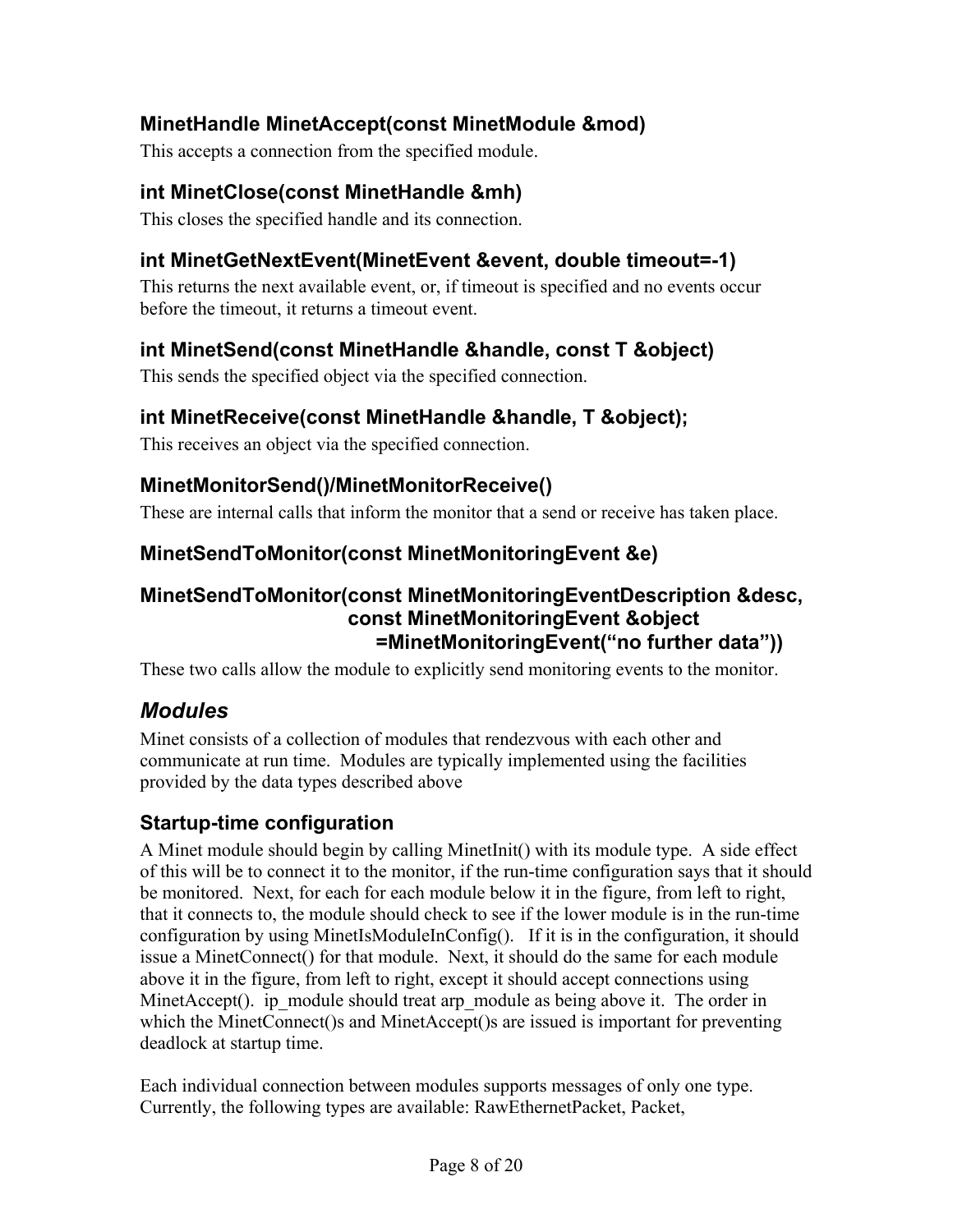ARPRequestResponse, SockRequestResponse, and SockLibRequestResponse. Each message type supports serialization methods (Serialize/Unserialize) to make it easy to transfer instances as messages. A previous section described these types in more detail along with other significant data types.

## **Run-time Event Loop**

Once the module is connected to all its appropriate partners, it should move into an event loop, repeatedly calling MinetGetNextEvent() and processing the MinetEvents that it returns. The most common events are Dataflow events, which indicate that a MinetReceive or MinetSend can be safely issued, and Timeout events, which indicate that a specified amount of time has passed.

## **Monitoring**

Calls to most Minet API functions send a MinetMonitoringEvent to the special monitor module. The monitor can use this information to present the collective state of the Minet stack.

## **Typical Structure of a Module**

Minet does not constrain the implementation of a module – as long as an implementation meets its interface requirements, it is a valid implementation. Nonetheless, the expectation is that most modules will be implemented as sequential (single thread)  $C++$ programs. This approach has two advantages. First, sequential modules are far easier to debug with standard tools such as gdb. Second, the approach requires only a minimal grasp of operating system concepts. The following pseudocode provides a framework for writing a sequential, event-loop module based on the MinetAPI.

```
MinetInit(type of module)
MinetConnect to lower-level modules, left to right, if in config
  as determined by MinetIsInConfig()
MinetAccept from higher-level module, left to right, if in
  config as determined by MinetIsInConfig
MinetEvent event;
while (MinetGetNextEvent(event,timeout) {
     HandleEvent(event);
     // HandleEvent may call MinetSend/MinetReceive
     // to move data from module to module
     // or MinetSendToMonitor to send explicit
     // monitoring information to the monitor
}
```
A module may assume that when a DataFlow event indicates that a handle is readable, an entire data type may be MinetReceive()ed without blocking. In addition, a module may assume that MinetSend()ing a data type will not block. That is, serialization is all-ornothing. If you can serialize, you can serialize the whole data type.

udp module is a good module to look at to understand how a module is typically written.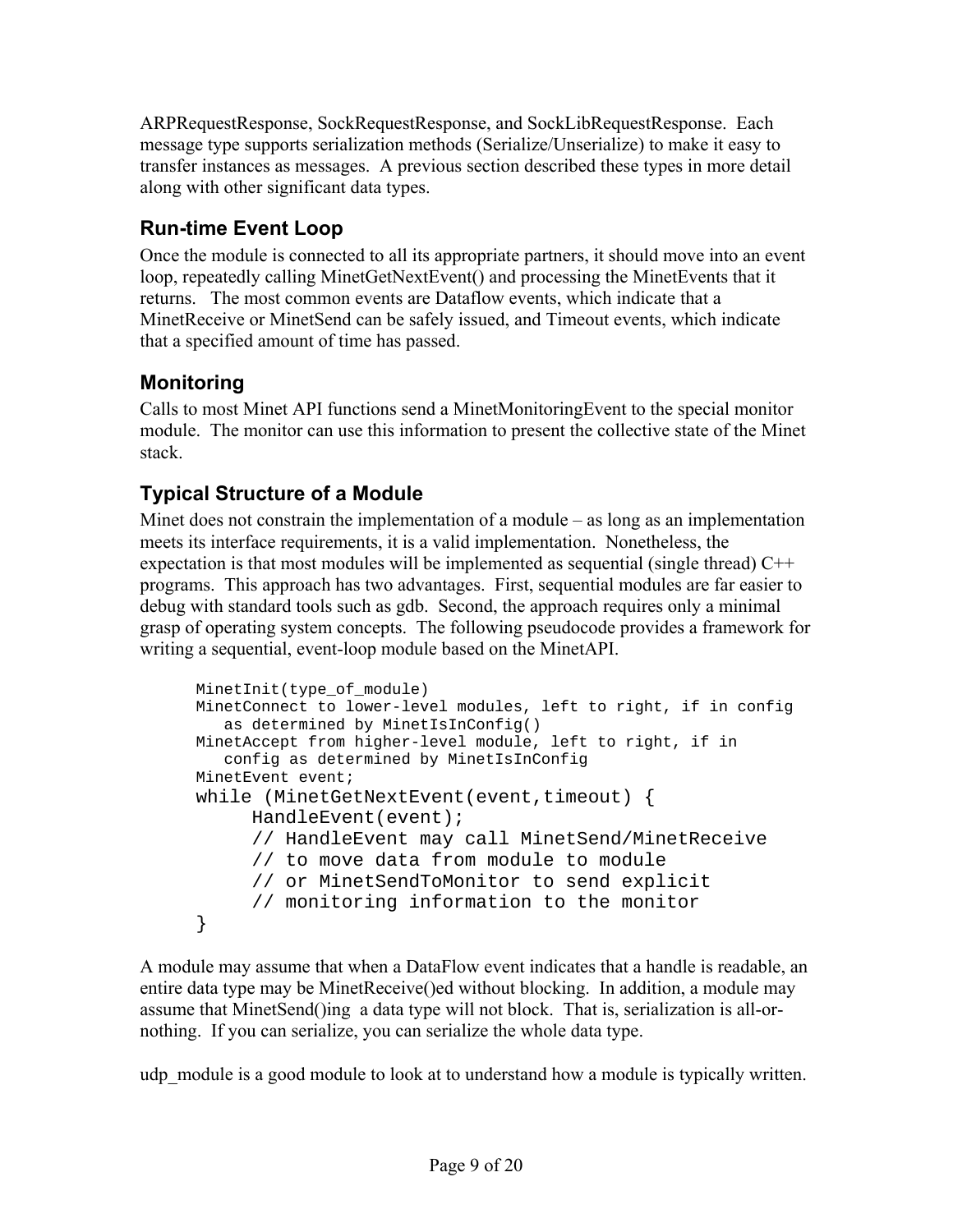#### **Virtual Ethernet Device: reader, writer, and the Ethernet Library**

The reader and writer modules extract and inject Ethernet packets from and to the network, respectively, and interface to the device\_driver module using RawEthernetPackets. The reader and writer modules are special in that they must run as root. The typical way to do this is to provide binaries to the students that have their setuid bit set so that they are run as root regardless of who executes them.

The Ethernet library spawns reader and writer. Unlike the remainder of the modules, reader, writer, and the Ethernet library communicate using Unix domain socket pairs and signals. The three components form a "virtual Ethernet device". The virtual Ethernet device operates as a generic DMA block device. It generates virtual interrupts when DMA operations complete and when new packets arrive. These virtual interrupts are derived from signals that reader and writer send to the Ethernet library when new packets arrive or when packets have been sent. The mapping between signals and virtual interrupts is not one-to-one. The Ethernet library assures that one virtual interrupt is delivered for each packet arrival or departure.

#### **device\_driver**

The device driver module builds a clean interface on top of the virtual Ethernet device. The abstraction is an input queue of RawEthernetPackets that eventually are sent to writer to be injected into the network, and an output queue of RawEthernetPackets that is fed by new packets arriving from reader and which empties into a higher level layer.

#### **ethernet\_mux**

The Ethernet multiplexor sends incoming RawEthernetPackets to the next appropriate module based on their Ethernet type field. Currently, only two types are recognized: ARP and IP. All other packets are forwarded to other module, which discards them. The Ethernet multiplexor also accepts outgoing RawEthernetPackets from the ARP, IP and other modules, and forwards them to the device driver for transmission. The figure shows where other modules could be attached for, e.g., IPX or NetBEUI.

#### **other\_module**

This module handles all RawEthernetPackets that are not ARP or IP Packets. Currently, it just discards them.

#### **arp\_module**

The ARP module services requests for IP address to Ethernet address mappings, both from the network and from the IP module. It maintains a cache of such mappings. It will only answer requests for its own IP address from the network, but will answer requests for any IP address from the IP module. If the IP module requests an address that is not in the cache, the ARP module will inject an appropriate ARP request into the network.

#### **ip\_module**

The IP module implements IPv4 functionality. In communicating with the Ethernet multiplexor, it uses RawEthernetPackets. When communicating with higher-level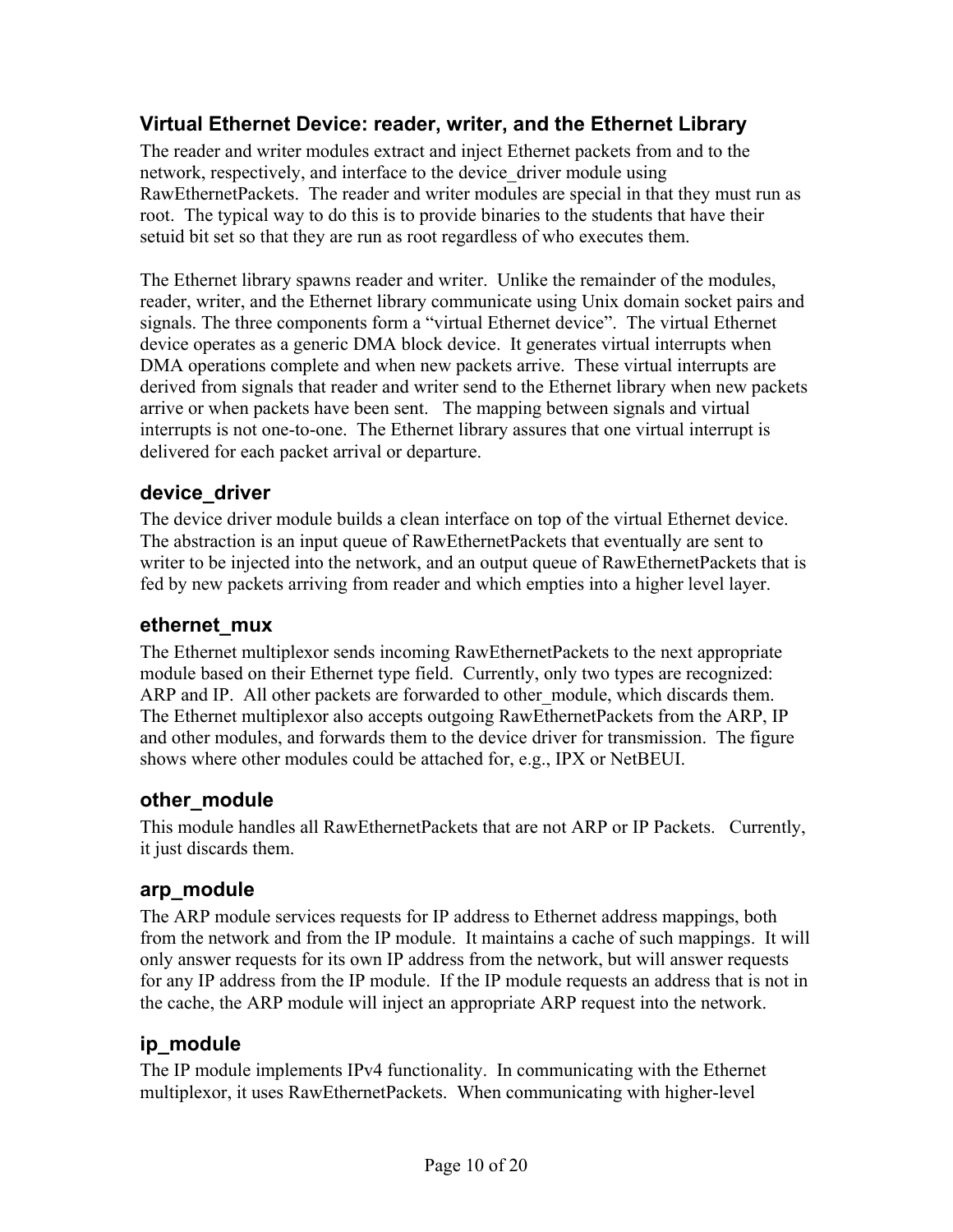modules, it uses Packets. In such Packets, the IP header has been stripped from the payload and added to the headers section of the Packet. At this point, a Packet will have an Ethernet header, an IP header, payload, and (possibly) an Ethernet trailer.

#### **ip\_mux**

The IP multiplexor forwards (IP) Packets according to the IP packet type. Currently, only ICMP, UDP, TCP are recognized. Packets of other types are sent to ipother\_module which currently drops them. The figure shows where modules for other types of packets (IGMP, etc) would be inserted.

#### **icmp\_module**

The ICMP module responds to most ICMP messages. In addition, the ICMPPacket class can be used to generate and send an ICMP packet in almost any module.

#### **udp\_module**

The UDP module implements UDP communication, matching (IP) Packets from the IP multiplexor with SockRequestResponse messages from sock module. The details of this interface are complex and are described below in the Interfaces section.

#### **tcp\_module**

The TCP module implements TCP communication, matching (IP) Packets from the IP multiplexor with SockRequestResponse messages from sock module. This interface is complex and described below in the Interfaces section.

#### **ipother\_module**

IP packets other than ICMP, UDP, or TCP are sent here and dropped.

#### **sock\_module**

The Sock module interfaces applications to the modules, such as ICMP, UDP ,and TCP that are immediately below the Sock module. The interface to applications is through a connection (usually fifos) to the libminet\_socket.a library that is linked to the application. This is a complex interface and is described below. At this point in time, the Sock module supports a single application at a time.

#### **libminet\_socket.a**

This is a library of stubs that provides the Minet socket interface (separate handout) to user applications. Each stub communicates the call to the Sock module which does the actual work. In addition to Minet, the library can also be initialized to act as a simple wrapper to the kernel socket interface, bypassing the Minet stack. This is convenient for debugging purposes and for use in a networking class that takes a top down approach.

#### *Interfaces*

Currently, Minet modules communicate using pairs of fifos, although this may change. The protocol by which a module rendezvous with its neighbors on a fifo pair was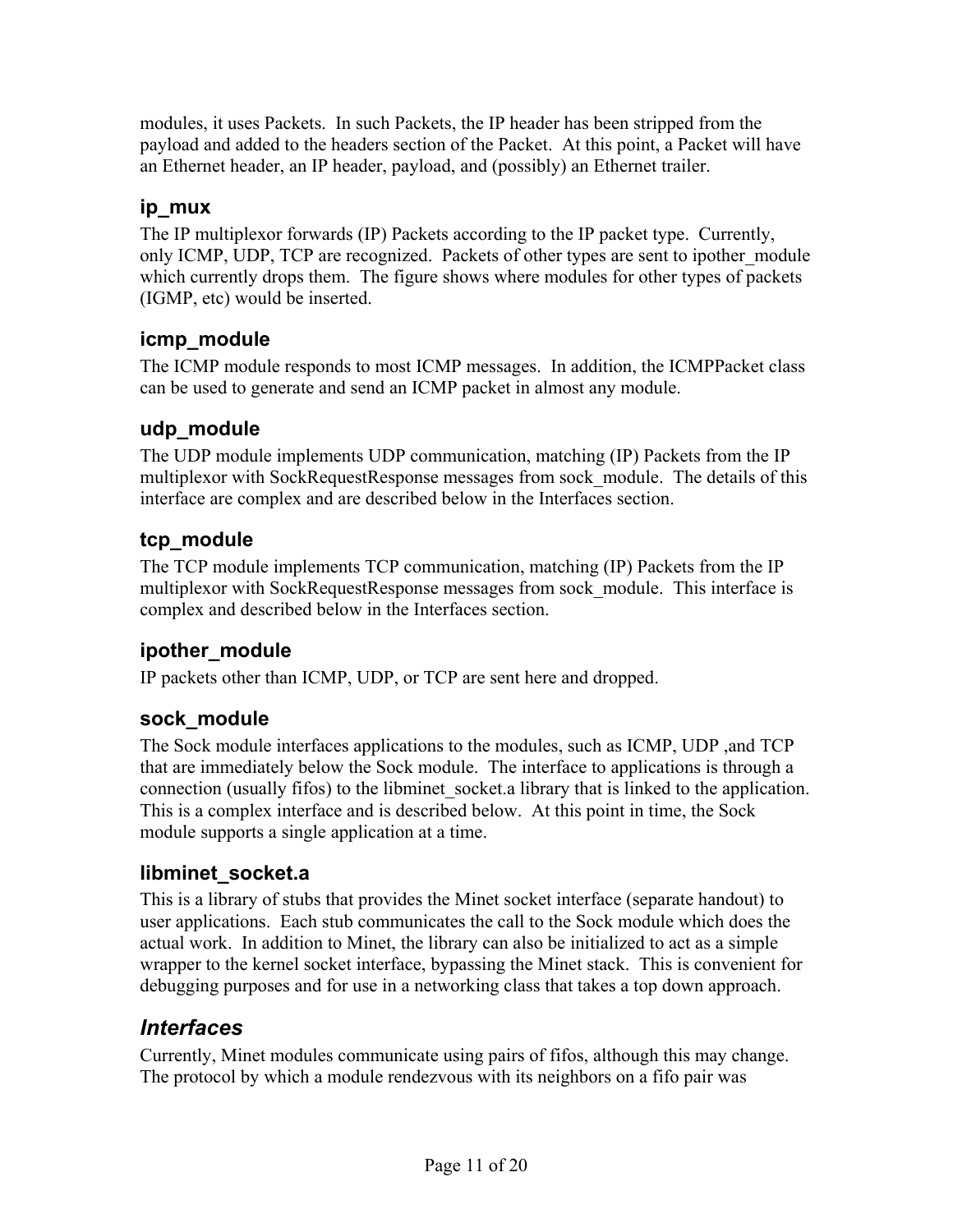described earlier. Modules written to the Minet API will continue to work if and when the underlying communication mechanism changes.

In this section, we will assume that the modules have already connected. The interfaces between modules can then be described in terms of the data types that are exchanged and under what conditions they are exchanged. Each connection between two modules carries only a single data type, which simplifies the interfaces considerably. Implementations are simplified by allowing them to assume that serialization or unserialization of a data type will not block if MinetGetNextEvent indicates that the connection is ready.

Most of the interfaces are quite simple, consisting merely of Packets or RawEthernetPackets. The more complex interfaces are those between the Sock module and its neighbors. This is because the sock module is responsible for matching application requests and the flow of network data.

#### **Ethernet Library and reader**

The Ethernet library spawns reader and communicates with it using a Unix domain socket pair. Reader opens the Ethernet device in promiscuous mode, reads Ethernet packets, filters out packets not bound for this machine (other filters can be added), and Serializes the remaining packets to the Ethernet Library as RawEthernetPackets. After each packet is sent, reader raises SIGUSR1 on the Ethernet Library's process.

#### **Ethernet Library and writer**

The Ethernet library spawns writer and communicates with it using a Unix domain socket pair. The Ethernet library sends a packet by serializing a RawEthernetPacket to writer. Writer receives the packet and, at some point in the future, writes it to the network. It then serializes an error code back to the Ethernet Library and raises SIGUSR1 on the Ethernet Library's process.

#### **device\_driver and Ethernet Library**

The device driver initializes the virtual Ethernet device by calling EthernetStartup with an appropriate EthernetConfig. The EthernetConfig contains the device number to be used and a pointer to the device driver's interrupt service routine (ISR). Once the device is successfully initialized, it will begin calling the ISR when packets arrive or when outgoing packets have been sent. These calls are derived from the SIGUSR1s that reader and writer send to the Ethernet Library. However, they are appropriately massaged so that exactly one call arrives for each received packet or sent packet. There is no telling when these virtual interrupts will occur, so device driver must be very carefully written.

The ISR will be called with a device number and a service type. The service type is either a new packet arrival, which can be read using the EthernetGetNextPacket() function, a DMA completion for an outgoing packet, a DMA failure for an outgoing packet, or an output buffer full failure. The device driver can initiate a DMA to send a packet by calling the EthernetInitiateSend() function.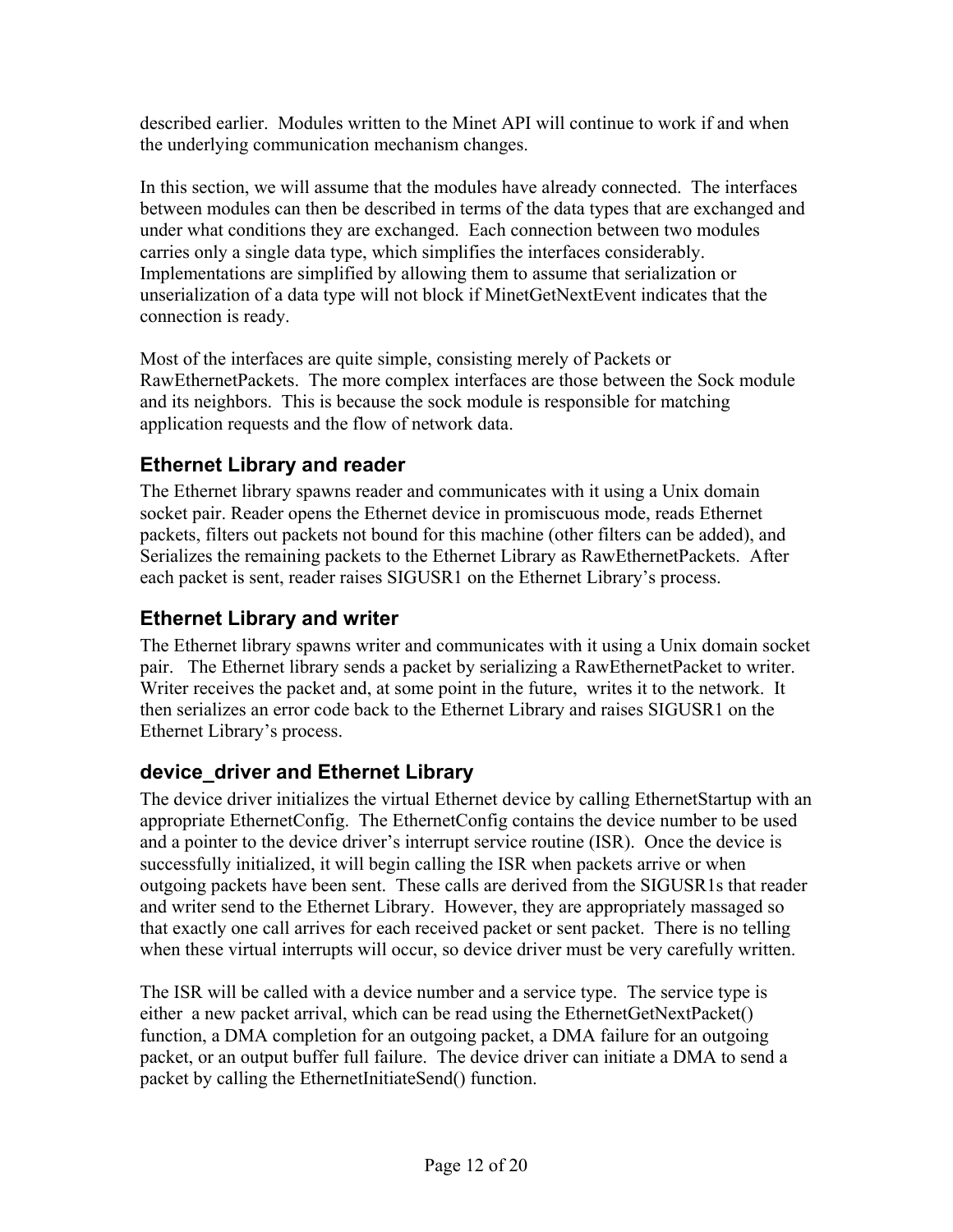#### **device\_driver and ethernet\_mux**

The device driver sends newly arrived RawEthernetPackets to the Ethernet multiplexor. Similarly, the Ethernet multiplexor sends outgoing RawEthernetPackets down to the device driver.

#### **ethernet\_mux and arp\_module, ip\_module, other\_module, etc.**

The Ethernet multiplexor examines incoming RawEthernetPackets from the device driver and routes them to higher level modules based on their Ethernet type field. It forwards RawEthernetPackets arriving from higher-level modules to the device driver. The ARP module responds to ARP requests for the interface's IP address with responses containing the interface's Ethernet address. These addresses are specified through environment variables, which we explain later.

#### **arp\_module and ip\_module**

The ARP and IP modules communicate using ARPRequestResponse objects. When the IP module needs to map an IP address to an Ethernet address, it sends an ARPRequestResponse with the IP address filled in and the REQUEST flag set to the ARP module. If the ARP module finds the mapping in its cache, it fills in the Ethernet address, sets the flag to RESPONSE\_OK and sends it back to the IP module. If the mapping is not in the cache, it sets the flag to RESPONSE UNKNOWN, sends the ARPRequestResponse back to the IP module. As a side effect, it also generates a RawEthernetPacket containing an ARP request for the IP address and sends it to the Ethernet multiplexor.

#### **ip\_module and ip\_mux**

The IP module communicates with the IP multiplexor using Packets that have an EthernetHeader and an IPHeader. Outgoing Packets arriving from the multiplexor are converted into one or more RawEthernetPackets and forwarded to the Ethernet multiplexor.

#### **ip\_mux and udp\_module, tcp\_module, icmp\_module, ipother\_module, etc**

When the IP multiplexor receives a Packet from the ip module, it routes it to a higherlevel module based on its IP type field. Packets received from a higher level module are forwarded to the ip\_module.

#### **udp\_module, tcp\_module, icmp\_module, ipother\_module, etc. and sock\_module**

Communication between the SOCK module and lower-level modules is done using SockRequestResponses, which have serialization features. The model is asynchronous request/response. The sending module sends a SockRequestResponse that encodes its request to the receiving module. In response, the receiving module sends back a SockRequestResponse that encodes the status of the last action. A SockRequestResponse contains a request type, a Connection , a Buffer containing data, a byte count, and an error code.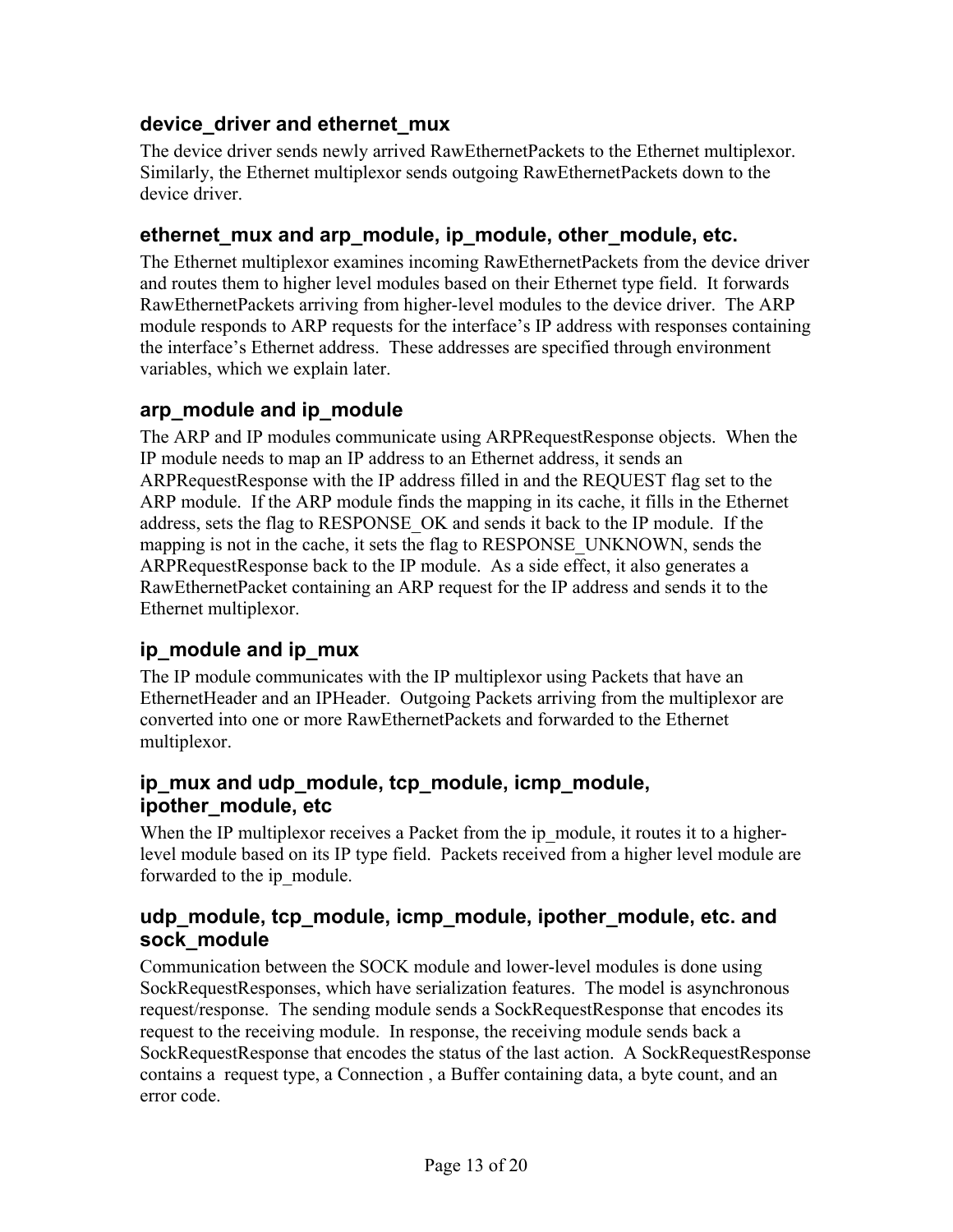#### **Request/Response Ordering**

Note that it is possible for both modules to send a request first. This is not a race condition - in principle, a module should be able to handle responses asynchronously as they arrive provided that the responses are returned in the same order that their requests are made. In other words, there must be a total order on requests and a total order on responses, but there may be only a partial order on requests and responses together. This means that responses do not need (and do not have) any field to indicate which request they match to.

#### **Connection Matching**

A fundamental abstraction is that of a Connection, which is used even for connection-less protocols such as UDP. The Connection structure encodes the endpoints of the communication (ipaddresses and ports) as well as its protocol. One of the endpoints may be unbound if it will be supplied later (for example, a passive TCP open). The Sock module and lower-level modules identify particular flows of data by using a Connection. For example, the Sock module presents sockets to the application as integer file descriptors. Internally, it maintains a file descriptor to Connection mapping. When the Sock forwards, for example, an ACCEPT request, to the TCP module, it uses a Connection to identify the connection to the TCP module. The TCP module maps the Connection to its internal representation as appropriate.

#### **sock\_module to udp\_module**

Here are the meanings of the different types of SockRequestResponses that can be sent from Sock module to the UDP module:

- CONNECT: active open to remote. The UDP module ignores this. A STATUS with the same connection, 0 bytes, and an error is returned. The Sock module must manage connect requests to UDP addresses.
- ACCEPT: passive open from remote. The UDP module ignores this. The same behavior as CONNECT is required.
- WRITE: send UDP packet. Connection source is the local host and port, the connection destination is the remote host and port, and the protocol is UDP. The data Buffer contains data to be sent (if data is larger than the maximum size UDP packet that the UDP module can sent, then only the first maximum size bytes are sent. The byte count and error code are ignored. The response is a STATUS with the same connection, no data, the number of bytes actually sent, and the error code. One WRITE generates one UDP packet.
- FORWARD: forward matching packets. The connection represents the connection to match on. The local and remote addresses may be wildcards (IPADDR\_ANY, PORT\_ANY). Received matching packets will be forwarded to the Sock module as WRITEs. The response is a STATUS with the same connection, no data, zero bytes, and an error code.
- CLOSE: close connection. Connection represents the connection to match on. If there is a matching FORWARD request, this will remove it. Otherwise it is an error. A STATUS with the same connection, zero bytes, and the error is returned.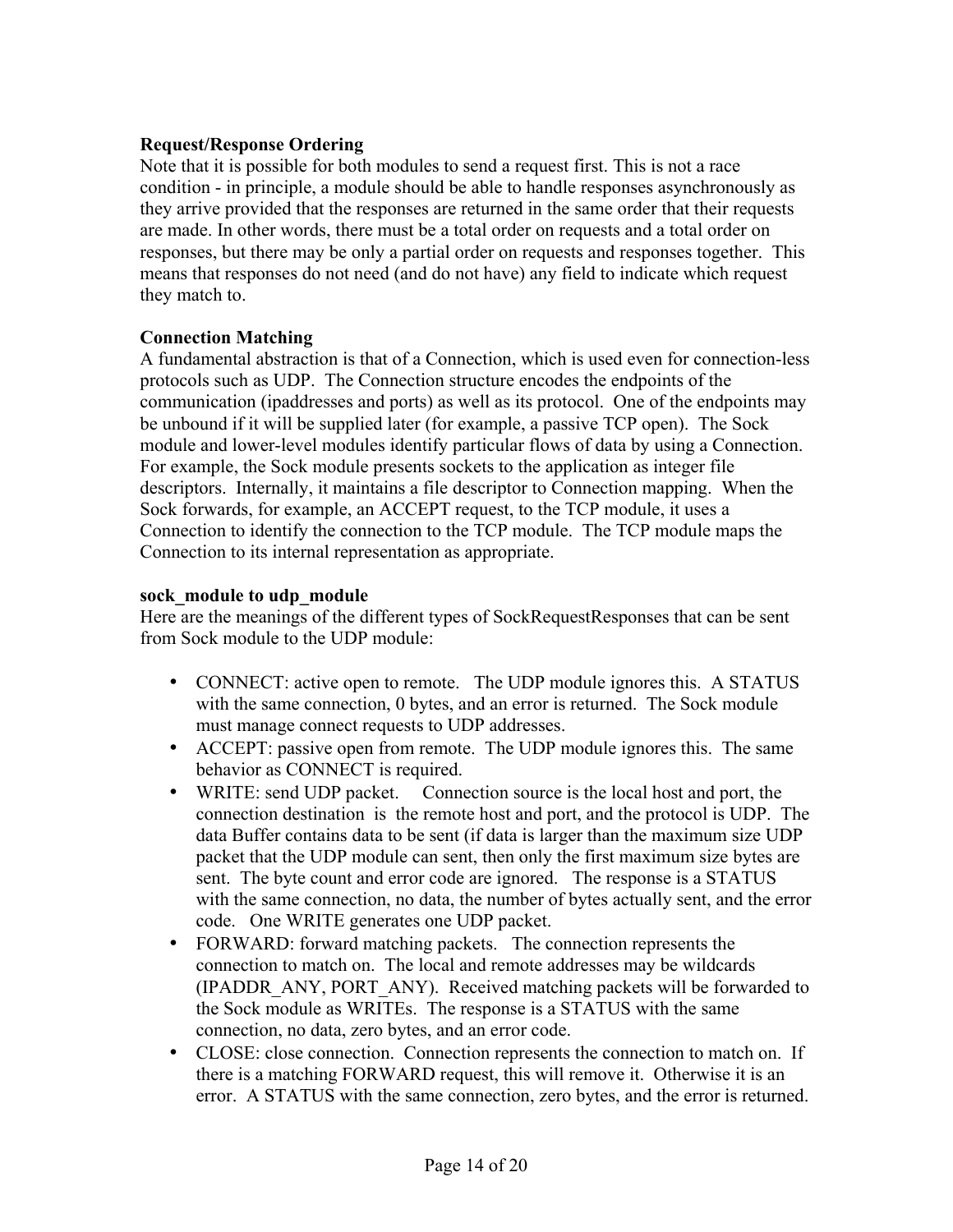• STATUS: status update. This should be sent in response to UDP WRITEs. The connection should match that in the WRITE. The error code is required but ignored. The byte count is the number of bytes that were actually received.

#### **Udp\_module to sock\_module**

Here are the meanings of the different types of SockRequestResponses that can be sent from the UDP module to the Sock module:

- WRITE: new data is available. The connection is fully bound, giving both endpoints and the protocol, the data Buffer contains the data in the packet, and the byte count and the error code are undefined. In response, the Sock module should send a STATUS stating how many bytes were read. Note that UDP will not buffer data.
- STATUS: status update. This is sent in response to Sock module requests as noted above.

#### **sock\_module to tcp\_module**

Here are the meanings of the different types of SockRequestResponses that can be sent from Sock module to the TCP module:

- CONNECT: active open to remote. The connection should be fully bound. The data, byte count, and error code fields are ignored. The TCP module will begin the active open and immediately return a STATUS with the same connection, no data, no byte count and the error code. After the connection has been fully established or has failed, it will return a WRITE with zero bytes. If the connection could not be established, the error code will be non-zero. The Sock module must manage binding on CONNECT requests.
- ACCEPT: passive open from remote. The connection should be fully bound on the local side and unbound on the remote side. The data, bytes count, and error fields are ignored. The TCP module will do the passive open and immediately return a STATUS with only the error code set. Whenever a connection arrives, the TCP module will accept it and send a zero byte WRITE with the fully bound connection.
- WRITE: send TCP data. The connection source is the local host and port, the connection destination is the remote host and port, and the protocol is TCP. The connection must refer to the result of a previously successful ACCEPT or CONNECT request. The data Buffer contains the data to be sent, while the byte count and error fields are ignored. The response is a STATUS with the same connection, no data, the number of bytes actually queued by the TCP module, and the error code. One WRITE may generate multiple TCP segments. It is the responsibility of the Sock module or of the application to deal with WRITEs that actually write fewer than the required number of bytes.
- FORWARD: forward matching packets. The TCP module ignores this message. A zero error STATUS will be returned.
- CLOSE: close connection. The connection represents the connection to match on and all other fields are ignored. If there is a matching connection, this will close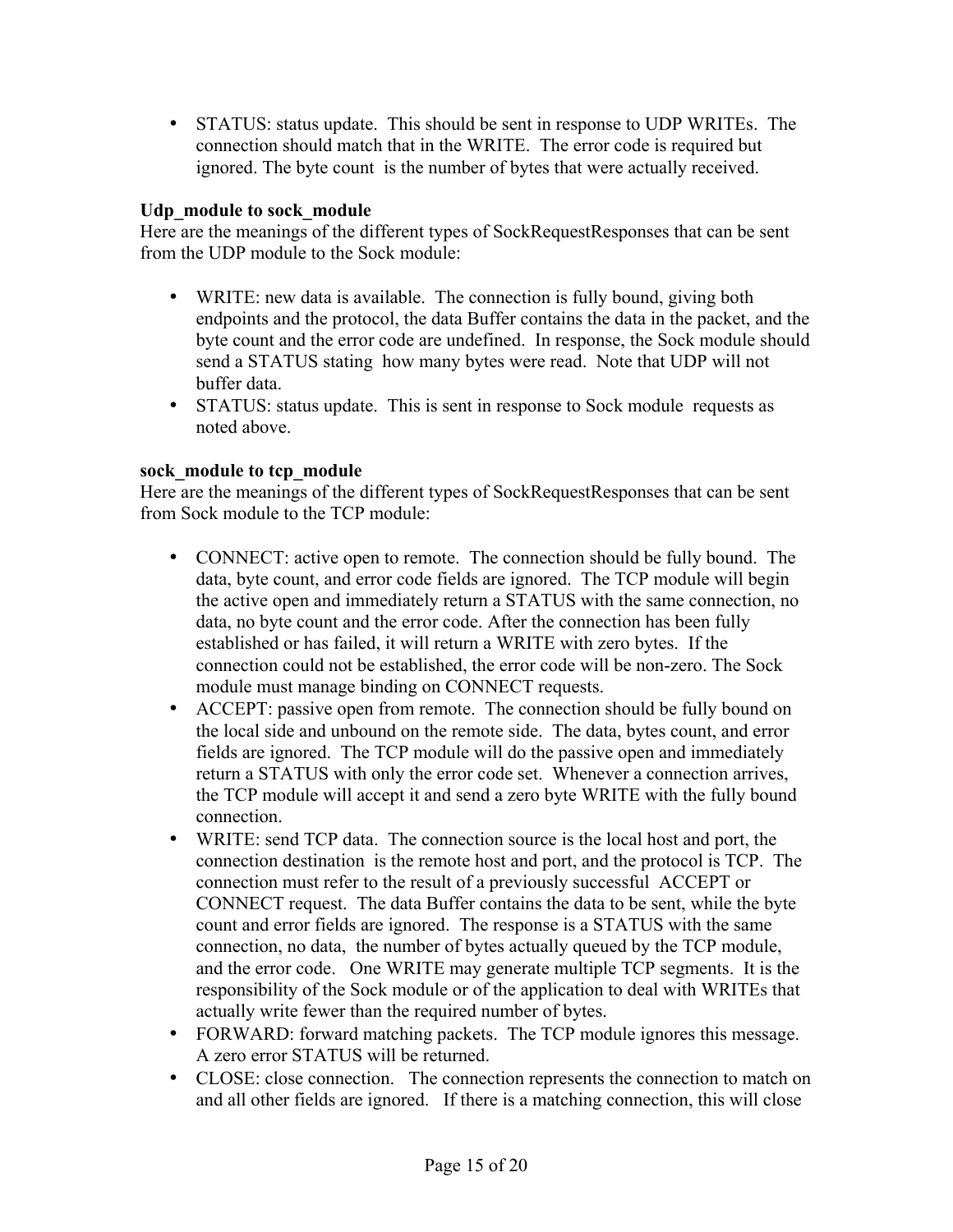it. Otherwise it is an error. A STATUS with the same connection and an error code will be returned.

• STATUS: status update. This should be sent in response to TCP WRITEs. The connection should match that in the WRITE. It is important that the byte count actually reflects the number of bytes read from the WRITE. The TCP module will resend the remaining bytes at some point in the future.

#### **tcp\_module to sock\_module**

Here are the meanings of the different types of SockRequestResponses that can be sent from the TCP module to the Sock module:

- WRITE: new data on a connection. The connection will be fully bound, the data buffer will contain the data, and the other fields should be ignored. In response, the Sock module should send a STATUS with the same connection and the number of bytes it actually accepted. The TCP module will resend data that has not yet been accepted.
- CLOSE: close connection. Only the connection field is used. If there is a matching connection, this denotes that the remote partner has initiated the close.
- STATUS: status update. This is sent in response to various connection requests as described above.

#### **sock\_module to icmp\_module**

This interface is currently not well defined.

#### **icmp\_module to sock\_module**

This interface is currently not well defined.

#### **libminet\_socket.a to sock\_module**

Each minet call the application makes translates directly to a SockLibRequestResponse object that is sent to the sock module. The object contains the type of the request, the socket number, a buffer of data and size (if applicable), and fd\_sets for Minet select() and poll() calls.

#### **sock\_module to libminet\_socket.a**

sock module responds to each SockLibRequestResponse that libminet socket.a sends to it with a SockLibRequestResponse. The response contains the type of the call, the Connection, the socket number, a buffer of data and size (if applicable), and return fd\_sets for the Minet select and poll calls.

# **Setup and Configuration**

Minet is supplied with a Makefile and various scripts to simplify building and using it.

# *Building Minet*

You must have the software environment described on the first page. This is the only environment on which Minet has been built and tested. To build Minet do the following: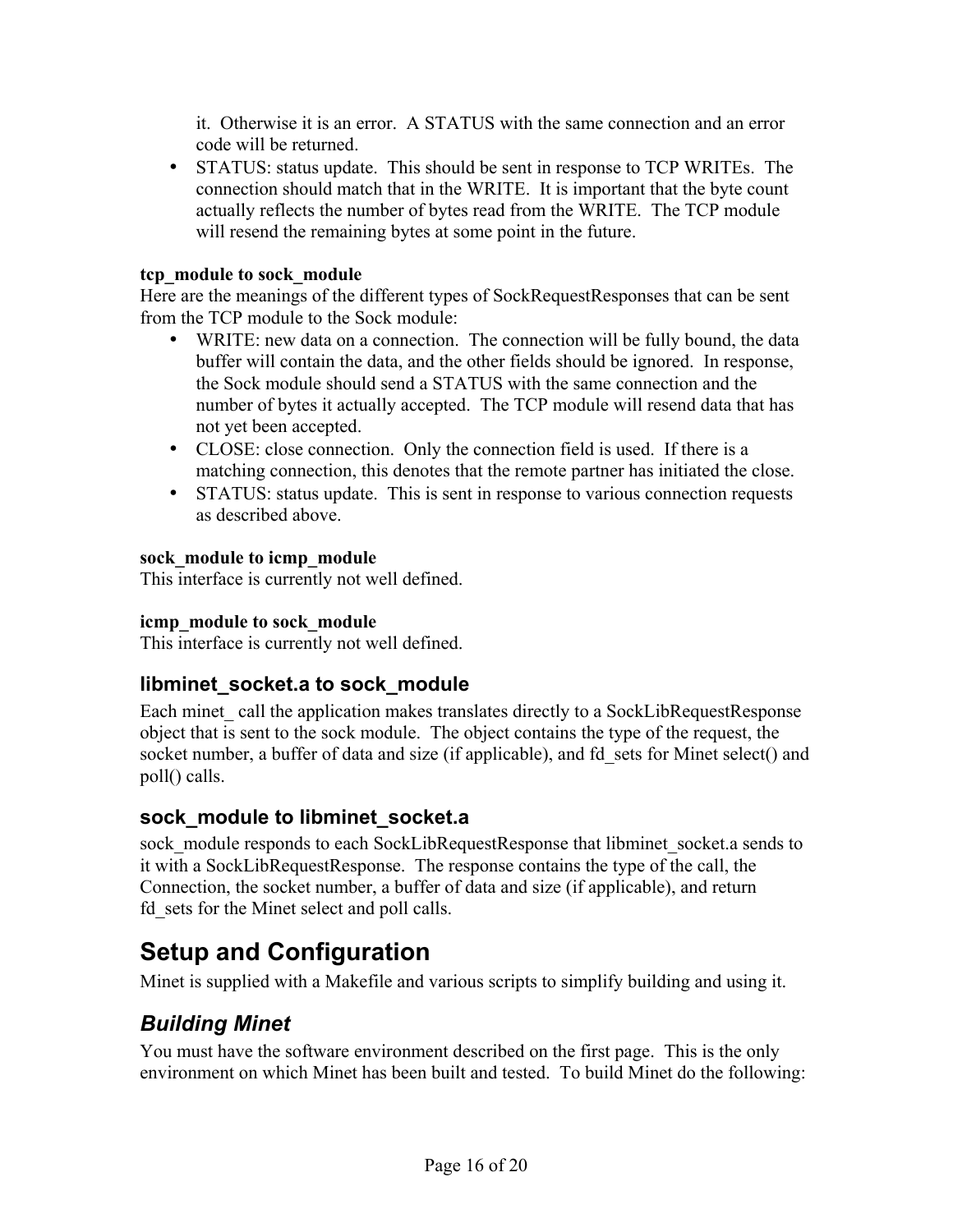- 1. Unpack the Minet tar file
- 2. cd minet
- 3. touch .dependencies
- 4. make depend clean all

You should now have the following items:

- libminet.a general library of Minet data types
- libminet socket.a stub library for Minet applications
- modules: reader, writer, device driver, ethernet mux, arp module, ip\_module, other module, ip mux, icmp\_module, udp\_module, tcp\_module, ipother\_module, sock module. (Note: you may have a different list of modules depending on your instructor. Furthermore, some modules, such as reader and writer, may be supplied to you in binary form only.)
- app, udp client, udp server, tcp client, tcp server, icmp app sample applications
- Assorted tests and other things.

If you are building reader and writer, you must set their permissions appropriately. The script fixup.sh, WHEN RUN AS ROOT, will set the permissions correctly.

All Minet compile-time configuration options live in the file config.h. Because most options are run-time, you will probably not have to ever change this file.

## *Configuring Minet*

To configure Minet, edit the file setup.sh and then source it. If you use a csh-type shell, source setup.csh instead. It is important that you SOURCE the script and not simply run it because it sets a number of environment variables. If you run it, these variables will be set only in the child shell and not your shell, and thus will not be inherited by other programs you run. In addition to setting up your environment, setup.sh will also create fifos (in the directory ./fifos) for you if they are needed. Depending on your instructor, it may also set up reader and writer binaries.

The following describes the environment variables that setup.sh sets:

- MINET IPADDR the IP address assigned to the virtual Ethernet device.
- MINET ETHERNETDEVICE the physical Ethernet device that will be used by Minet. This is typically "eth0"
- MINET ETHERNETADDR the Ethernet address of the actual Ethernet card. You can run /sbin/ifconfig to find out what this should be
- MINET READER the path of the reader binary that will be used
- MINET WRITER the path of the writer binary that will be used
- MINET READERBUFFER the size of the input buffer on the virtual Ethernet device. Deprecated.
- MINET WRITERBUFFER the size of the output buffer on the virtual Ethernet device. Deprecated.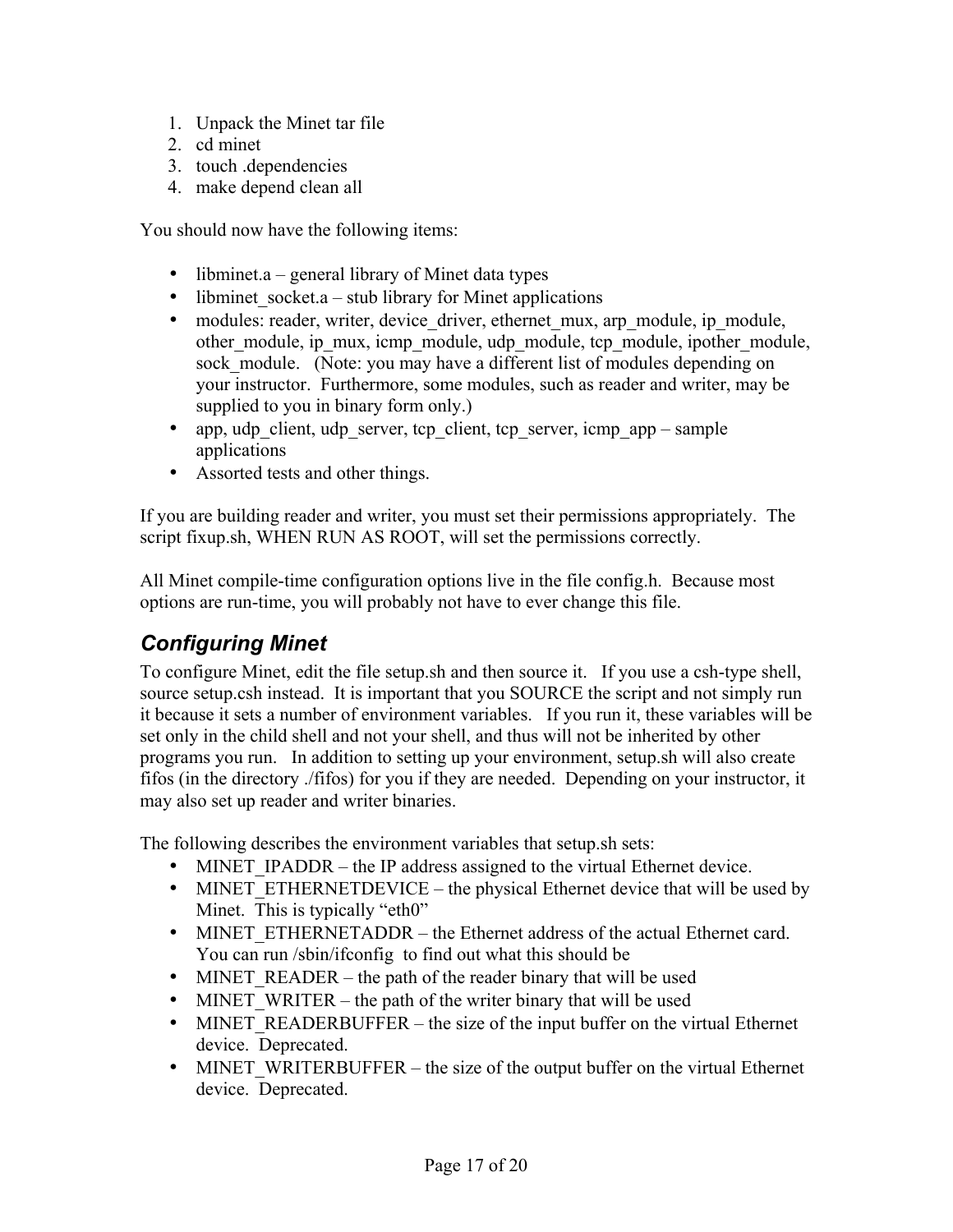- MINET DEBUGLEVEL the debug level for debugging printfs. Zero denotes no debugging output. Higher debug levels result in more debugging output
- MINET DISPLAY how Minet should display output when run. "xterm" means each module (except for reader and writer) runs in its own xterm window. This is the usual mode of operation. "xterm\_pause" means that the xterm will not immediately disappear once the module terminated. "gdb" means that each module is run in a separate xterm under the gdb debugger. "log" means that each module is run in the background with its output going to log files. For example, ip\_module would produce ip\_module.stdout.log and ip\_module.stderr.log. "none" indicates that there will be no display. Note that the monitor is always displayed.
- MINET MODULES this is a whitespace-delimited list of the modules that should be run.
- MINET MONITOR this is a whitespace-delimited list of the modules that should report to the Minet monitor.
- MINET MONITORTYPE this is either "text", which will run the simple, fast monitor which merely prints each monitoring event, or it is "javagui", which will run the Java-based GUI, which is very informative, but much slower.
- MINET MSS TCP maximum segment size
- MINET MIP Maximum IP packet size
- MINET MTU Maximum Transmissible Unit of Ethernet device
- MINET FRAGMENTATION enables IP fragmentation support if defined
- MINET CONGESTION enables TCP congestion control if defined
- MINET ROUTING enables IP module routing if defined

This list will very likely change as Minet becomes more robust.

Note that each Minet module is started by a shell script. You can create a modulespecific set of environment variables by editing the script. For example, you might set tcp\_module.sh to start tcp\_module in gdb for debugging.

# *Running Minet*

Make sure that you have SOURCED setup.sh. The following assumes further that MINET\_DISPLAY="xterm". To start Minet, run "go.sh". You should very quickly have at least 10 xterms on your display, each running a module. If some of the xterms immediately disappear, make sure that the device driver xterm is not showing an error. It is essential that device driver be able to spawn reader and writer successfully. Check that the environment variables described above are set reasonably.

What is displayed in the xterms depends on network traffic and what the application is trying to do. The default application does nothing but sit and print "la la la".

To stop Minet, run "stop.sh". The xterms should all disappear.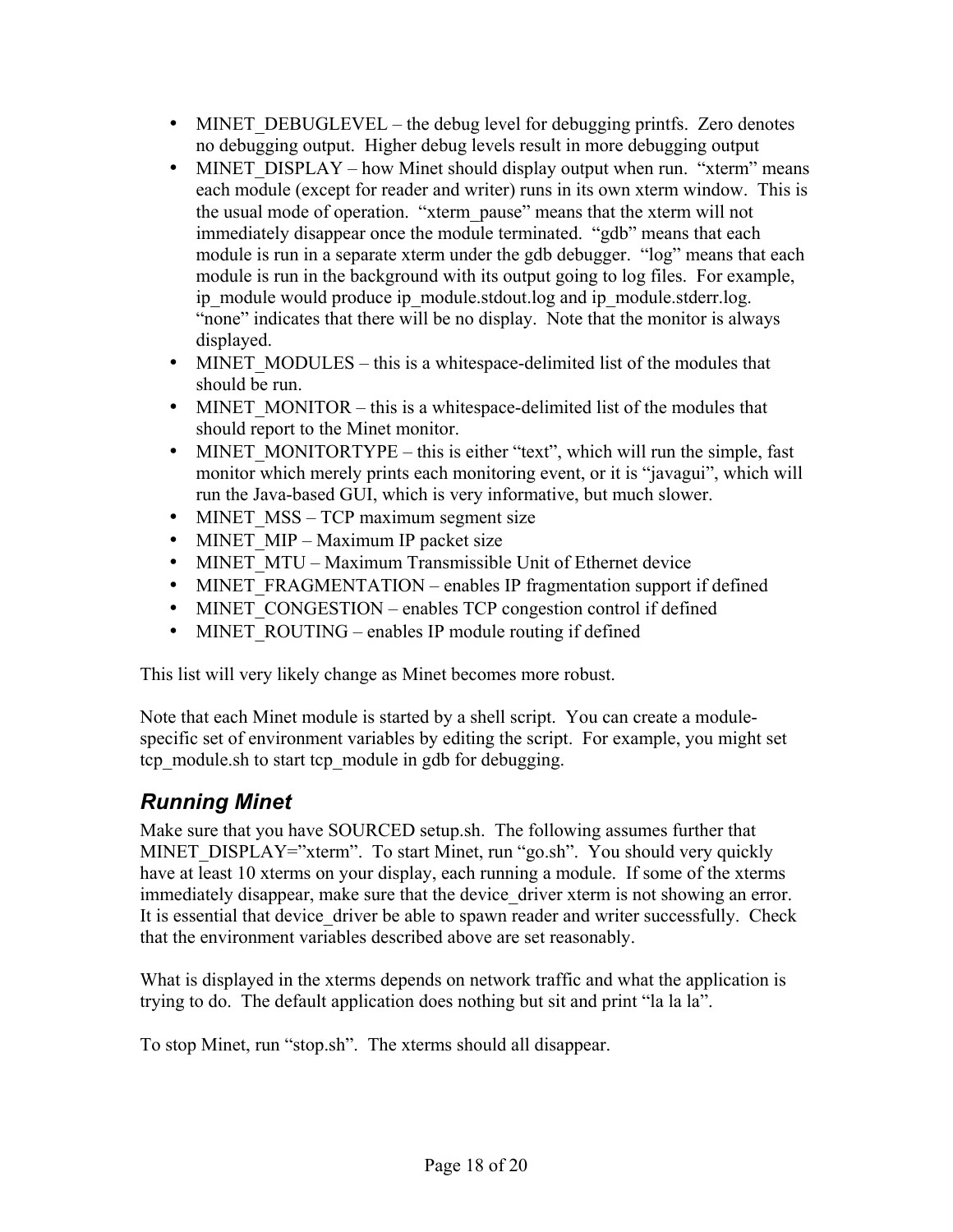#### **Security Concerns**

Minet encapsulates access to the network in the reader and writer modules. It is critical that reader and writer binaries have appropriate protections. We strongly recommend that they be supplied only in binary form, be owned by root, have root-only execute permissions, and have their setuid bits set so that ordinary users can run them.

Both reader and writer are quite simple and offer significant opportunity for filtering. Reader filtering is particularly simple because it already supplies a Berkeley packet filter program to libpcap.

We also recommend that student traffic be constrained to the 10.0.0.0 subnet so that it doesn't leak to the outside world. It is also a good idea to have the students work on a switched Ethernet network to minimize resource conflicts.

#### **Displays Examples**

# dress **Camro**

MINET\_DISPLAY=xterm, MINET\_MONITORTYPE=text